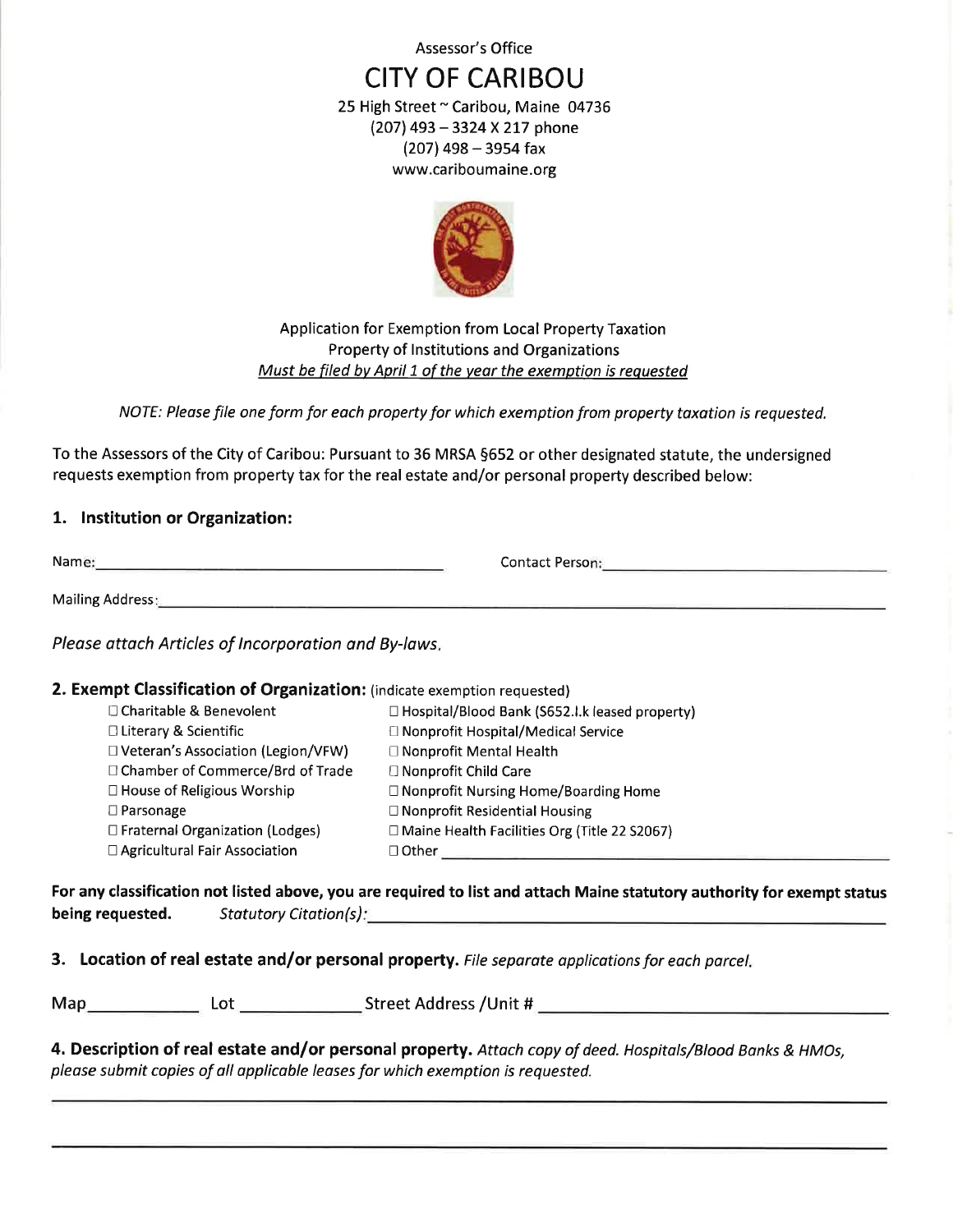|  | 5. Is any part of the facility utilized for employee housing? No- | Yes. | If yes, describe: |
|--|-------------------------------------------------------------------|------|-------------------|
|--|-------------------------------------------------------------------|------|-------------------|

6. How does the organization use the income derived from its activities or rental of its facilities? Attach a copy of last year's financial statement.

#### 7. Statement of equipment, leased and owned in your possession on April 1st:

Do you own machinery & equipment, furniture & fixtures?  $Yes$  No  $\_\_\_\_\$ Do you have any leased, or otherwise held, equipment?  $Yes$  No  $\_\_$ 

If on April 1st, you have in your possession any business machines, machinery, equipment furniture, fixtures, tools, etc. which are owned, loaned, leased, stored or otherwise held, you are requested to attach a list identifying the full name and address of the owner, quantity and description of the equipment.

#### Authorized representative of organization filing this application:

I, the undersigned, hereby certify that the information contained within this application and attachments are true, correct and complete.

| Printed Name: Name: New York: New York: New York: New York: New York: New York: New York: New York: New York: N |  |                       |  |  |  |  |
|-----------------------------------------------------------------------------------------------------------------|--|-----------------------|--|--|--|--|
| $\begin{tabular}{c} \textbf{Telephone}\texttt{\#}\end{tabular}$                                                 |  |                       |  |  |  |  |
|                                                                                                                 |  |                       |  |  |  |  |
| Attach additional pages as necessary to completely answer each question.                                        |  |                       |  |  |  |  |
| Have you attached all additional materials necessary to file a complete application?                            |  |                       |  |  |  |  |
| By-laws $\_\_\_\$<br>Deed $\blacksquare$                                                                        |  | Financial Statement , |  |  |  |  |
| Applicable leases ___ ____<br>Personal Property (Business equipment) list                                       |  | IRS Form 990 .        |  |  |  |  |
| <b>Revised 11/2014</b>                                                                                          |  |                       |  |  |  |  |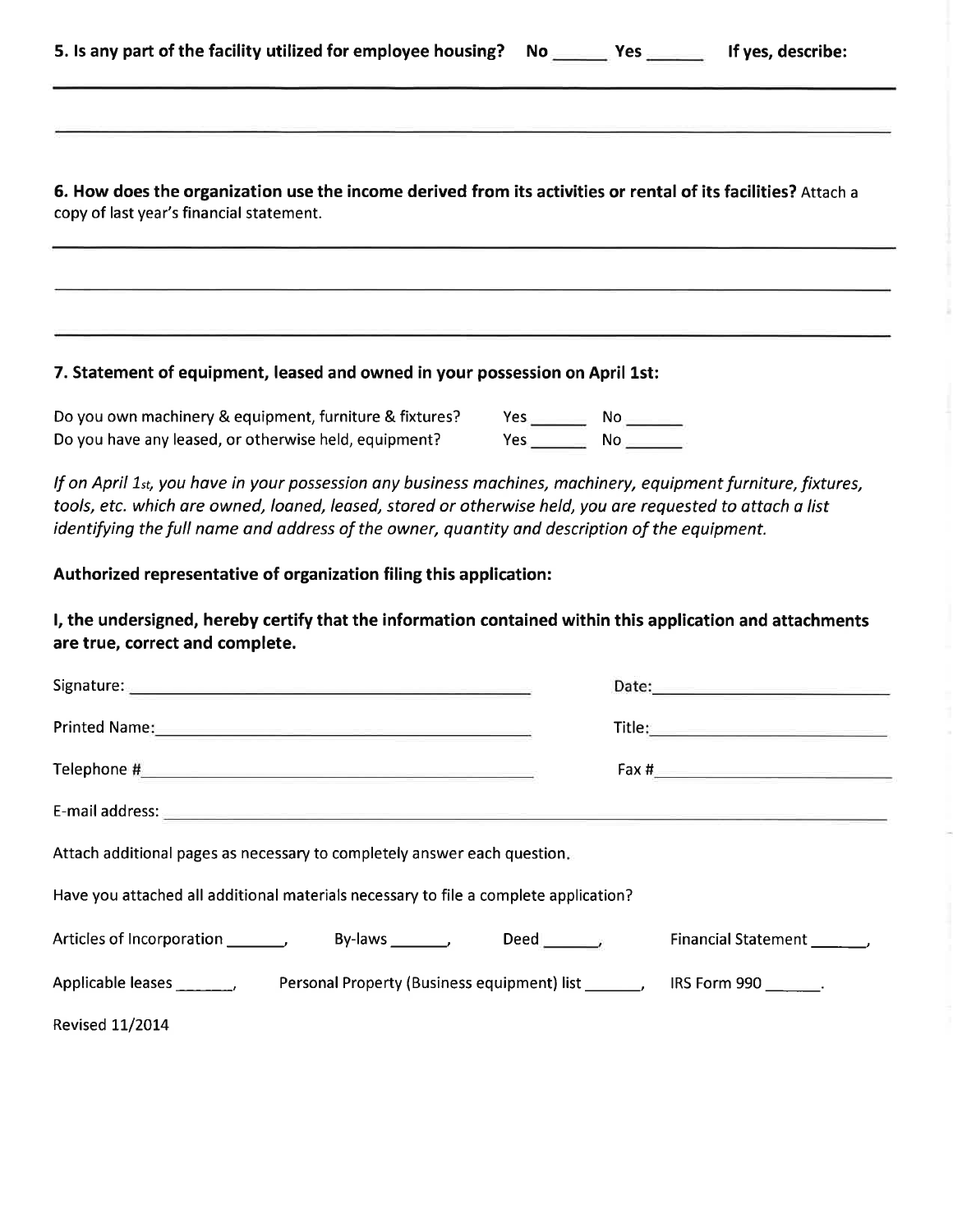# **Maine Revised Statutes Title 36: TAXATION Chapter 105: CITIES AND TOWNS**

# **§652. PROPERTY OF INSTITUTIONS AND ORGANIZATIONS**

**1**. **Property of institutions and organizations.** The property of institutions and organizations is exempt from taxation as provided in this subsection.

A. The real estate and personal property owned and occupied or used solely for their own purposes by benevolent and charitable institutions incorporated by this State are exempt from taxation. Such an institution may not be deprived of the right of exemption by reason of the source from which its funds are derived or by reason of limitation in the classes of persons for whose benefit the funds are applied.

For the purposes of this paragraph, "benevolent and charitable institutions" includes, but is not limited to, nonprofit nursing homes licensed by the Department of Health and Human Services pursuant to Title 22, chapter 405, nonprofit residential care facilities licensed by the Department of Health and Human Services pursuant to Title 22, chapter 1663, nonprofit community mental health service facilities licensed by the Commissioner of Health and Human Services pursuant to Title 34-B, chapter 3 and nonprofit child care centers incorporated by this State as benevolent and charitable institutions. For the purposes of this paragraph, "nonprofit" refers to an institution that has been determined by the United States Internal Revenue Service to be exempt from taxation under Section 501(c)(3) of the Code. [2007, c. 627, §20 (AMD).]

B. The real estate and personal property owned and occupied or used solely for their own purposes by literary and scientific institutions are exempt from taxation. If any building or part of a building is used primarily for employee housing, that building, or that part of the building used for employee housing, is not exempt from taxation. [2007, c. 627, §20 (AMD).]

C. Further conditions to the right of exemption under paragraphs A and B are that:

(1) Any corporation claiming exemption under paragraph A must be organized and conducted exclusively for benevolent and charitable purposes;

(2) A director, trustee, officer or employee of an organization claiming exemption may not receive directly or indirectly any pecuniary profit from the operation of that organization, except as reasonable compensation for services in effecting its purposes or as a proper beneficiary of its strictly benevolent or charitable purposes;

(3) All profits derived from the operation of an organization claiming exemption and the proceeds from the sale of its property must be devoted exclusively to the purposes for which it is organized;

(4) The institution, organization or corporation claiming exemption under this section must file with the assessors upon their request a report for its preceding fiscal year in such detail as the assessors may reasonably require;

(5) An exemption may not be allowed under this section in favor of an agricultural fair association holding pari-mutuel racing meets unless it has qualified the next preceding year as a recipient of a stipend from the Stipend Fund provided in Title 7, section 86;

(6) An exemption allowed under paragraph A or B for real or personal property owned and occupied or used to provide federally subsidized residential rental housing is limited as follows: Federally subsidized residential rental housing placed in service prior to September 1, 1993 by other than a nonprofit housing corporation that is acquired on or after September 1, 1993 by a nonprofit housing corporation and the operation of which is not an unrelated trade or business to that nonprofit housing corporation is eligible for an exemption limited to 50% of the municipal assessed value of that property.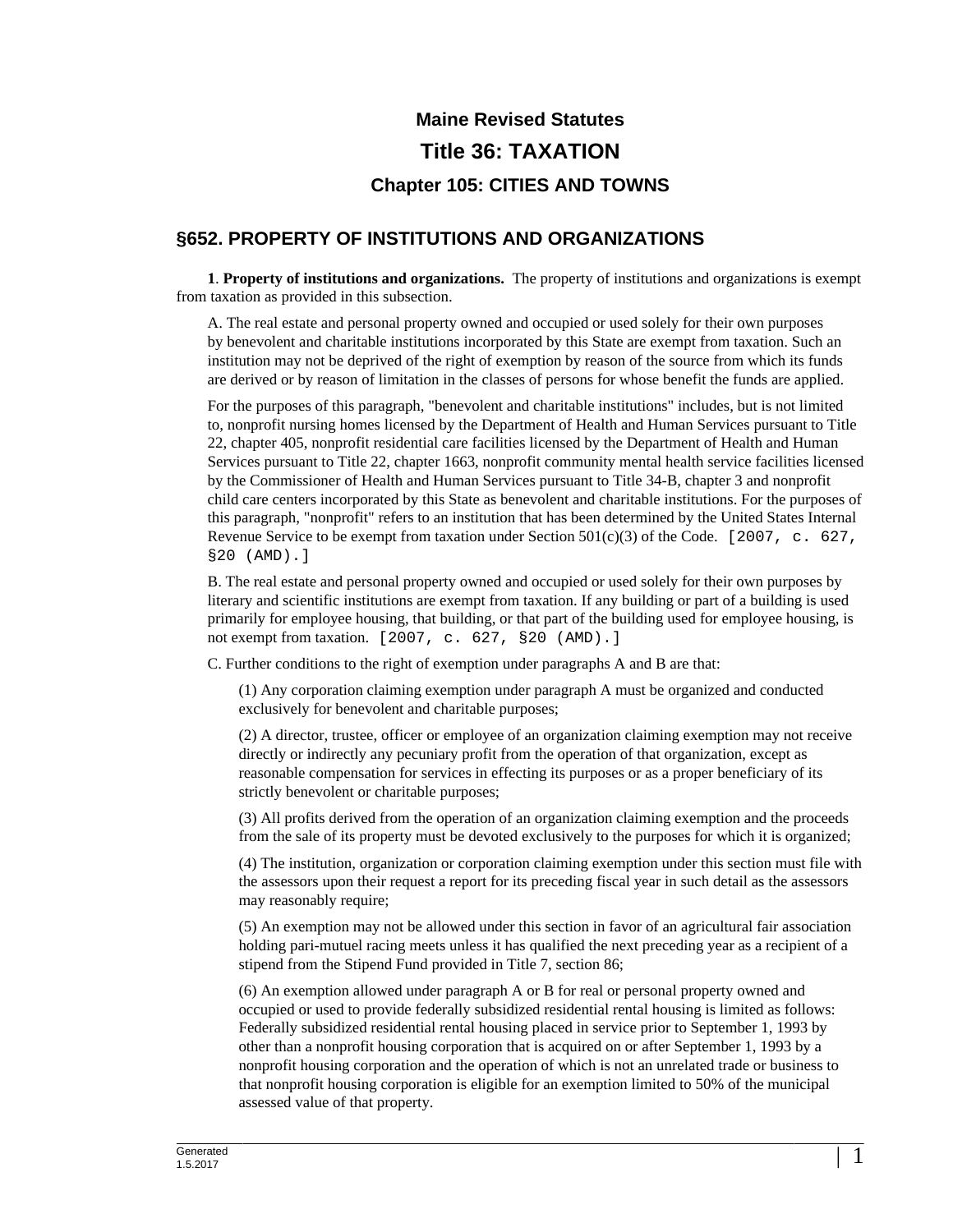An exemption granted under this subparagraph must be revoked for any year in which the owner of the property is no longer a nonprofit housing corporation or the operation of the residential rental housing is an unrelated trade or business to that nonprofit housing corporation.

(a) For the purposes of this subparagraph, the following terms have the following meanings.

(i) "Federally subsidized residential rental housing" means residential rental housing that is subsidized through project-based rental assistance, operating assistance or interest rate subsidies paid or provided by or on behalf of an agency or department of the Federal Government.

(ii) "Nonprofit housing corporation" means a nonprofit corporation organized in the State that is exempt from tax under Section  $501(c)(3)$  of the Code and has among its corporate purposes the provision of services to people of low income or the construction, rehabilitation, ownership or operation of housing.

(iii) "Residential rental housing" means one or more buildings, together with any facilities functionally related and subordinate to the building or buildings, located on one parcel of land and held in common ownership prior to the conversion to nonprofit status and containing 9 or more similarly constructed residential units offered for rental to the general public for use on other than a transient basis, each of which contains separate and complete facilities for living, sleeping, eating, cooking and sanitation.

(iv) "Unrelated trade or business" means any trade or business whose conduct is not substantially related to the exercise or performance by a nonprofit corporation of the purposes or functions constituting the basis for exemption under Section  $501(c)(3)$  of the Code.

(b) Eligibility of the following property for exemption is not affected by the provisions of this subparagraph:

(i) Property used as a nonprofit nursing home, residential care facility licensed by the Department of Health and Human Services pursuant to Title 22, chapter 1663 or a community living arrangement as defined in Title 30-A, section 4357-A or any property owned by a nonprofit organization licensed or funded by the Department of Health and Human Services to provide services to or for the benefit of persons with mental illness or mental retardation;

- (ii) Property used for student housing;
- (iii) Property used for parsonages;

(iv) Property that was owned and occupied or used to provide residential rental housing that qualified for exemption under paragraph A or B prior to September 1, 1993; or

(v) Property exempt from taxation under other provisions of law; and

(7) In addition to the requirements of subparagraphs (1) to (4), an exemption is not allowed under paragraph A or B for real or personal property owned and occupied or used to provide residential rental housing that is transferred or placed in service on or after September 1, 1993, unless the property is owned by a nonprofit housing corporation and the operation of the residential rental housing is not an unrelated trade or business to the nonprofit housing corporation.

For the purposes of this subparagraph, the following terms have the following meanings.

(a) "Nonprofit housing corporation" means a nonprofit corporation organized in the State that is exempt from tax under Section  $501(c)(3)$  of the Code and has among its corporate purposes the provision of services to people of low income or the construction, rehabilitation, ownership or operation of housing.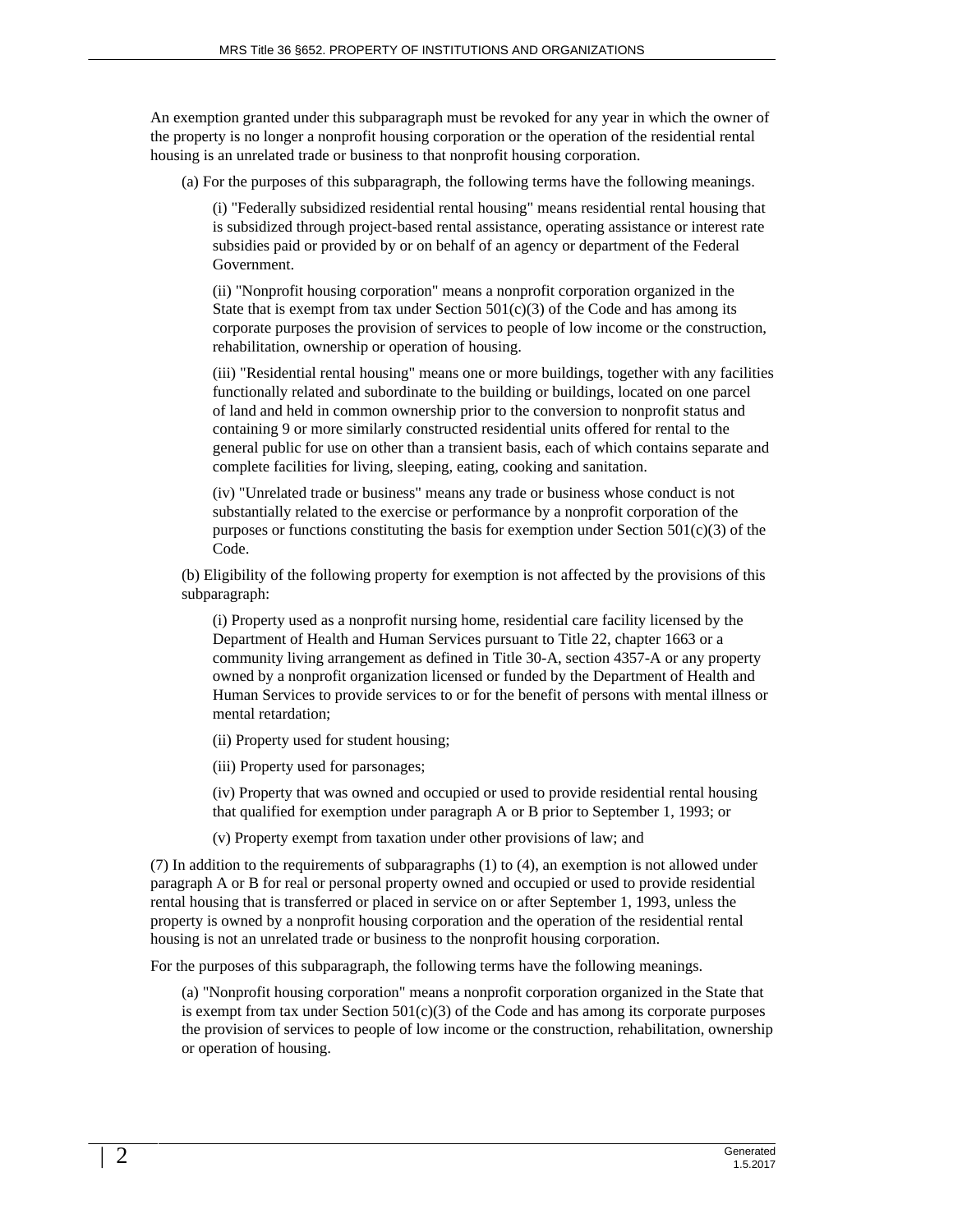(b) "Residential rental housing" means one or more buildings, together with any facilities functionally related and subordinate to the building or buildings, containing one or more similarly constructed residential units offered for rental to the general public for use on other than a transient basis, each of which contains separate and complete facilities for living, sleeping, eating, cooking and sanitation.

(c) "Unrelated trade or business" means any trade or business whose conduct is not substantially related to the exercise or performance by a nonprofit organization of the purposes constituting the basis for exemption under Section 501(c)(3) of the Code. [2007, c. 627, §20 (AMD).]

#### D. [1979, c. 467, §3 (RP).]

E. The real estate and personal property owned, occupied and used for their own purposes by posts of the American Legion, Veterans of Foreign Wars, American Veterans, Sons of Union Veterans of the Civil War, Disabled American Veterans and Navy Clubs of the U.S.A. that are used solely by those organizations for meetings, ceremonials or instruction or to further the charitable activities of the organization, including all facilities that are appurtenant to that property and used in connection with those purposes, are exempt from taxation. If an organization is not the sole occupant of the property, the exemption granted under this paragraph applies only to that portion of the property owned, occupied and used by the organization for its purposes.

Further conditions to the right of exemption are that:

(1) A director, trustee, officer or employee of any organization claiming exemption may not receive directly or indirectly any pecuniary profit from the operation of that organization, except as reasonable compensation for services in effecting its purposes or as a proper beneficiary of its purposes;

(2) All profits derived from the operation of the organization and the proceeds from the sale of its property must be devoted exclusively to the purposes for which it is organized; and

(3) The institution, organization or corporation claiming exemption under this paragraph must file with the assessors upon their request a report for its preceding fiscal year in such detail as the assessors may reasonably require. [2007, c. 627, §20 (AMD).]

F. The real estate and personal property owned and occupied or used solely for their own purposes by chambers of commerce or boards of trade in this State are exempt from taxation.

Further conditions to the right of exemption are that:

(1) A director, trustee, officer or employee of any organization claiming exemption may not receive directly or indirectly any pecuniary profit from the operation of that organization, except as reasonable compensation for services in effecting its purposes or as a proper beneficiary of its purposes;

(2) All profits derived from the operation of the organization and the proceeds from the sale of its property must be devoted exclusively to the purposes for which it is organized; and

(3) The institution, organization or corporation claiming exemption under this paragraph must file with the assessors upon their request a report for its preceding fiscal year in such detail as the assessors may reasonably require. [2007, c. 627, §20 (AMD).]

G. Houses of religious worship, including vestries, and the pews and furniture within them; tombs and rights of burial; and property owned and used by a religious society as a parsonage up to the value of \$20,000, and personal property not exceeding \$6,000 in value are exempt from taxation, except that any portion of a parsonage that is rented is subject to taxation. For purposes of this paragraph, "parsonage" means the principal residence provided by a religious society for its cleric whether or not the principal residence is located within the same municipality as the house of religious worship where the cleric regularly conducts religious services. [2007, c. 627, §20 (AMD).]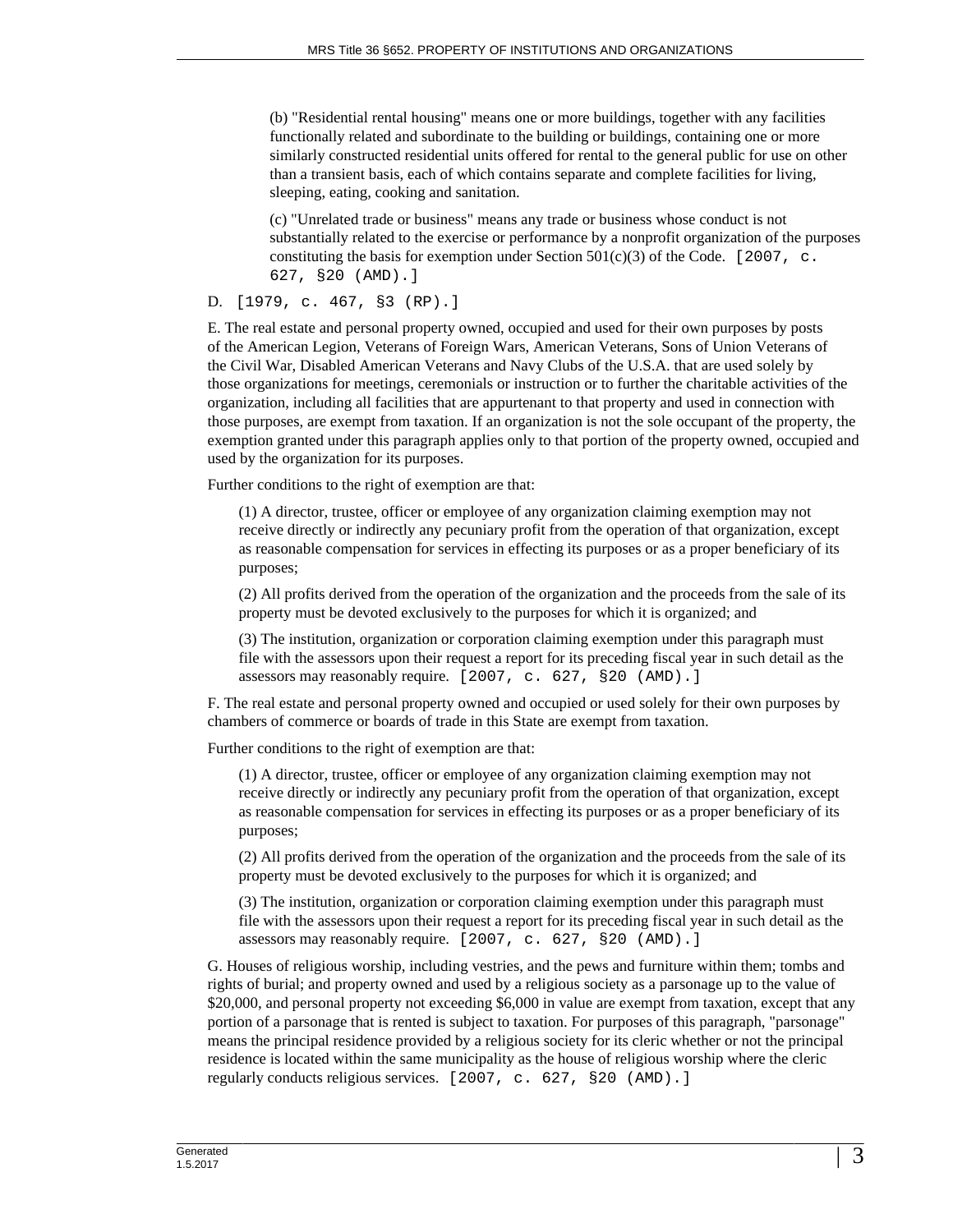H. Real estate and personal property owned by or held in trust for fraternal organizations, except college fraternities, operating under the lodge system that are used solely by those fraternal organizations for meetings, ceremonials or religious or moral instruction, including all facilities that are appurtenant to that property and used in connection with those purposes are exempt from taxation. If a building is used in part for those purposes and in part for any other purpose, only the part used for those purposes is exempt.

Further conditions to the right of exemption under this paragraph are that:

(1) A director, trustee, officer or employee of any organization claiming exemption may not receive directly or indirectly any pecuniary profit from the operation of that organization, except as reasonable compensation for services in effecting its purposes or as a proper beneficiary of its purposes;

(2) All profits derived from the operation of the organization and the proceeds from the sale of its property must be devoted exclusively to the purposes for which it is organized; and

(3) The institution, organization or corporation claiming exemption under this paragraph must file with the assessors upon their request a report for its preceding fiscal year in such detail as the assessors may reasonably require. [2007, c. 627, §20 (AMD).]

I. [1979, c. 467, §7 (RP).]

J. The real and personal property owned by one or more of the organizations in paragraphs A and B and E to H and occupied or used solely for their own purposes by one or more other such organizations are exempt from taxation. [2007, c. 627, §20 (AMD).]

K. Except as otherwise provided in this subsection, the real and personal property leased by and occupied or used solely for its own purposes by an incorporated benevolent and charitable organization that is exempt from taxation under section 501 of the Code and the primary purpose of which is the operation of a hospital licensed by the Department of Health and Human Services, a health maintenance organization or a blood bank are exempt from taxation. For property tax years beginning on or after April 1, 2012, the exemption provided by this paragraph does not include real property. [2009, c. 425, §1 (AMD).]

```
L. [2007, c. 627, §20 (RP).]
```
[ 2009, c. 425, §1 (AMD) .]

An organization or institution that desires exemption under this section must file a written application accompanied by written proof of entitlement for each parcel on or before the first day of April in the year in which the exemption is first requested with the assessors of the municipality in which the property would otherwise be taxable. If granted, the exemption continues in effect until the assessors determine that the organization or institution is no longer qualified. Proof of entitlement must indicate the specific basis upon which exemption is claimed. [2007, c. 627, §20 (AMD).]

#### SECTION HISTORY

1965, c. 13, (AMD). 1967, c. 64, (AMD). 1967, c. 372, (AMD). 1971, c. 111, (AMD). 1971, c. 475, (AMD). 1973, c. 719, (AMD). 1975, c. 771, §402 (AMD). 1977, c. 487, (AMD). 1979, c. 467, §§2-7 (AMD). 1991, c. 420, (AMD). 1993, c. 286, §1 (AMD). 1993, c. 286, §2 (AFF). 1993, c. 422, §§4,5 (AMD). 1993, c. 572, §1 (AMD). RR 1995, c. 2, §93 (COR). 1995, c. 366, §1 (AMD). 1995, c. 560, §K82 (AMD). 1995, c. 560, §K83 (AFF). 1997, c. 442, §3 (AMD). 1997, c. 668, §20 (AMD). 2001, c. 354, §3 (AMD). 2001, c. 596, §§B23,24 (AMD). 2001, c. 596, §B25 (AFF). 2003, c. 689, §§B6,7 (REV). 2005, c. 563, §16 (AMD). 2005, c. 645, §1 (AMD). 2007, c. 438, §19 (AMD). 2007, c. 627, §20 (AMD). 2009, c. 425, §1 (AMD).